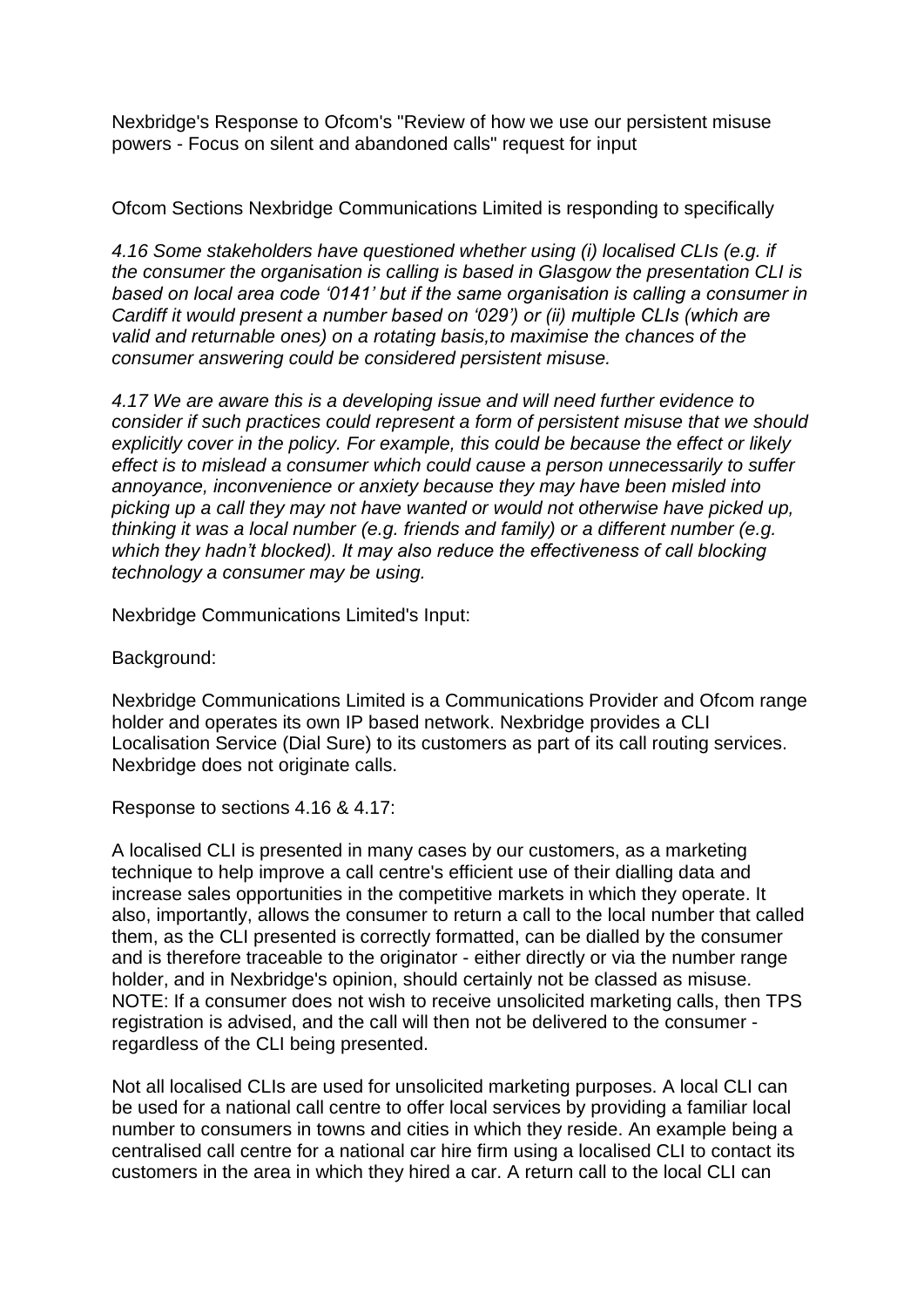also ensure the call reaches the car hire company's department that handles the area in which the consumer hired the car - e.g. a Glasgow car hire customer would be able to return a call to a Glasgow number and be routed to a centralised call centre agent that handles the Glasgow area.

The use of a local CLI also allows a called consumer to return a call to a local number that is inclusive in their landline or mobile calls bundle. If an 08 number was presented then an MNO would charge a much higher rate for the call (even if 0800!).

Again, by using a local CLI, the call is traceable, and the consumer is able to identify the originator, and contact the range holder if they are unable to contact the originator for any reason.

For unsolicited calls, TPS registration will prevent calls from reaching consumers who do not wish to be contacted, and traceability for RIPA/Ofcom/ICO purposes is 100% as a CLI is always presented. In contrast, a withheld CLI does not allow easy traceability, and causes greater levels of consumer harm than a CLI that is accurate and visible to the consumer, which Ofcom already recognises.

Nexbridge has seen much greater levels of customer compliance with CLIs being used where a call centre may have previously been wrongly withholding a CLI. Nexbridge's per call TPS Compliant solution, has also allowed 100% compliance for those customers who use our live checking service. Nexbridge's procedures and good communication channels and responsiveness to the ICO and Ofcom, have also ensured any complaints are handled courteously and in a timely manner, with the ability for a consumer to raise complaints through clearly established channels.

There needs to be a careful commercial consideration before Ofcom instigates any change to the classification of Localised CLIs as misuse, and more pressure on dialling organisations to ensure data is TPS checked prior to calling, or even better, live "per call" TPS checking used, which Nexbridge also offers to its customers, (all CPs could offer this) as we believe that complaints would then plummet.

Ofcom and the ICO combined would, we believe, achieve greater results with regard to reducing consumer harm by ensuring that call centres and dialler organisations comply with silent call obligations, TPS compliance, nuisance calls and number pinging. Nexbridge has attempted to help legitimise the call centre market through helping our customers become more compliant and ensure traceability through CLI presentation by offering a commercial benefit to do so - CLI Localisation.

In fact, greater levels of consumer complaints may be be experienced initially when a call centre moves from presenting an invalid or withheld CLI, as the consumer actually has a number to contact, however this forces the call centre into becoming compliant for fear of ICO/Ofcom fines for repeated breaches, and complaints then begin decreasing.

Nexbridge has found that the use of localisation has helped to make the call centre market more compliant - not less - by allowing a commercial and compliance balance to be struck. The call centre improves their statistics, makes more efficient use use of their data and at the same time becomes more visible to the consumer.